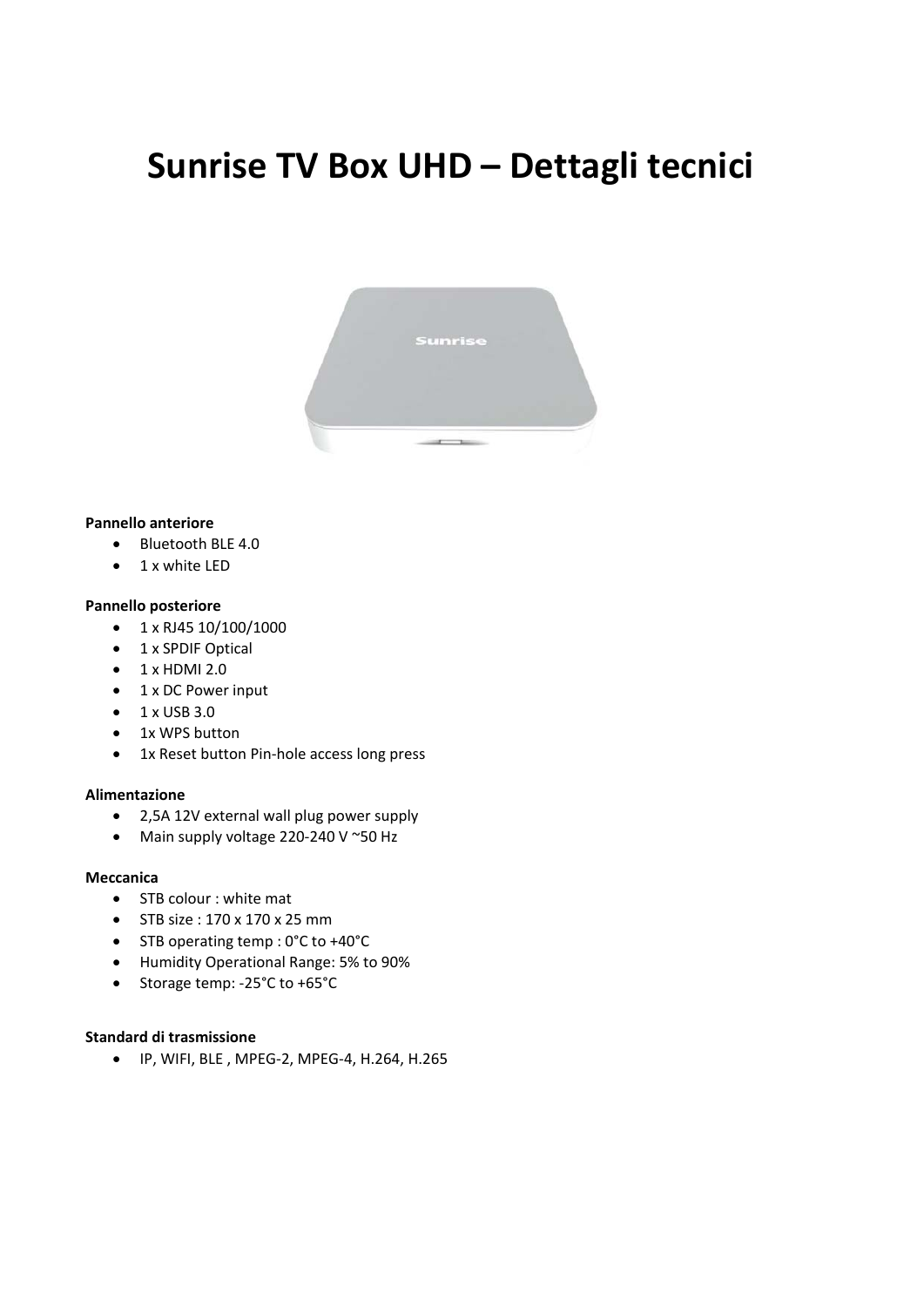#### **Porte dati**

- 1 x RJ45 (Ethernet 10/100/1000 Base T)
- Fully integrated IEEE 802.3/802.3u/802.3.az
- 10/100/1000 base T- Physical layer
- Auto-negotiation 10/100/1000, Full/Half Duplex
- $\bullet$  1x USB 3.0

## **Processore e memorie**

- Processor: BRCM7252S (12 000 DMips)
- RAM memory DDR3: 2GB
- Flash: NOR 4 MB
- NAND SLC 512 MB
- eMMC 8GB for Timeshift

## **Wi‐Fi**

- Processor: QV940
- Client, 802.11ac/n 5GHz
- 2x4 antennas (2TX, 4RX)

# **Risoluzione / Formato di output**

- Resolution for 4K/HD broadcast:
- 3840x2160p @ 24/30/50/60Hz
- 1920x1080p @ 50/60Hz
- 1280x720p @ 50/60Hz
- 1920x1080i @ 25/30Hz
- 3D 1080p60 compatible
- Pan and Scan, Letter box

## **Uscita HDMI**

- HDMI 2.0 and HDCP 2.2
- Video: RGB 4:2:2 and 4:4:4
- YUV422 YUV420
- Color space : BT.709 and BT.2020

## **Decodificazione video**

- MPEG2
- Standard MPEG-2 MP@HL for 50Hz
- Input rates (max):40 Mbit/s per video flow
- MPEG‐4 Part 10 / H.264
- MPEG-4 AVC HP@L4.2 (HD) to 60HZ and HP@ 5.1 (UHD) to 30Hz
- Input rates (max): 40 Mbit/s per video flow for HP@L4
- MPEG-4 AVC HP@L3 (SD)
- Input rates (max): 10 Mbit/s per video flow for HP@L3
- CABAC and CAVLC decoding
- 3D MVC support
- HEVC ISO/IEC 23008-2
- $-H265/HEVC$
- $\bullet$  VP9